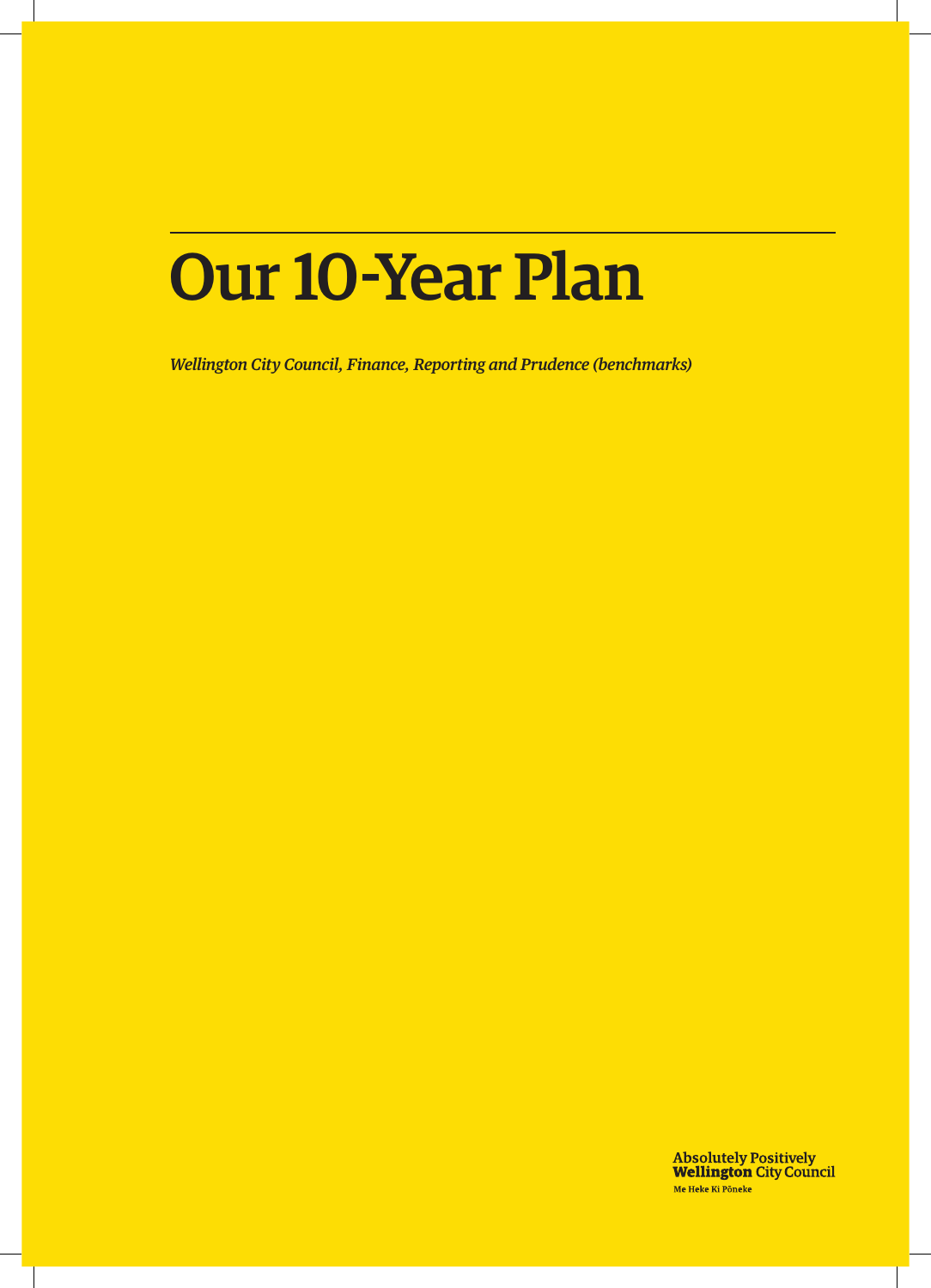## **Summary of significant accounting policies**

## **Reporting entity**

Wellington City Council is a territorial local authority governed by the Local Government Act 2002.

The primary objective of the Council is to provide goods or services for community or social benefits rather than making a financial return. As a defined public entity under the Public Audit Act 2001, for the purposes of financial reporting, the Council is audited by the Auditor General, and is classed as a Public Sector Public Benefit Entity.

These prospective financial statements are for Wellington City Council (the Council) as a separate legal entity. Consolidated prospective financial statements comprising the Council and its controlled entities, joint ventures and associates have not been prepared.

## **Basis of preparation**

## **Statement of compliance**

The prospective financial statements have been prepared in accordance with the requirements of the Local Government Act 2002, which includes the requirement to comply with New Zealand Generally Accepted Accounting Practice (NZ GAAP).

The prospective financial statements have been prepared to comply with Public Benefit Entity Accounting Standards (PBE Accounting Standards) for a Tier 1 entity. A Tier 1 entity is defined as being either publicly accountable or large (ie. expenses over \$30m).

The reporting period for these prospective financial statements is the 10 year period ending 30 June 2028. The prospective financial statements are presented in New Zealand dollars, rounded to the nearest thousand (\$000), unless otherwise stated.

The accounting policies set out below have been applied consistently to all periods presented in these prospective financial statements.

## **Measurement base**

The measurement basis applied is historical cost, modified by the revaluation of certain assets and liabilities as identified in this summary of significant accounting policies. The accrual basis of accounting has been used unless otherwise stated.

For the assets and liabilities recorded at fair value, fair value is defined as the amount for which an item could be exchanged, or a liability settled, between knowledgeable and willing parties in an arm's-length transaction. For investment property, non-current assets classified as held for sale and items of property, plant and equipment which are revalued, the fair value is determined by reference to market value. The market value of a property is the estimated amount for which a property could be exchanged on the date of valuation between a willing buyer and a willing seller in an arm's-length transaction.

Amounts expected to be recovered or settled more than one year after the end of the reporting period are recognised at their present value. The present value of the estimated future cash flows is calculated using applicable inflation factors and a discount rate. The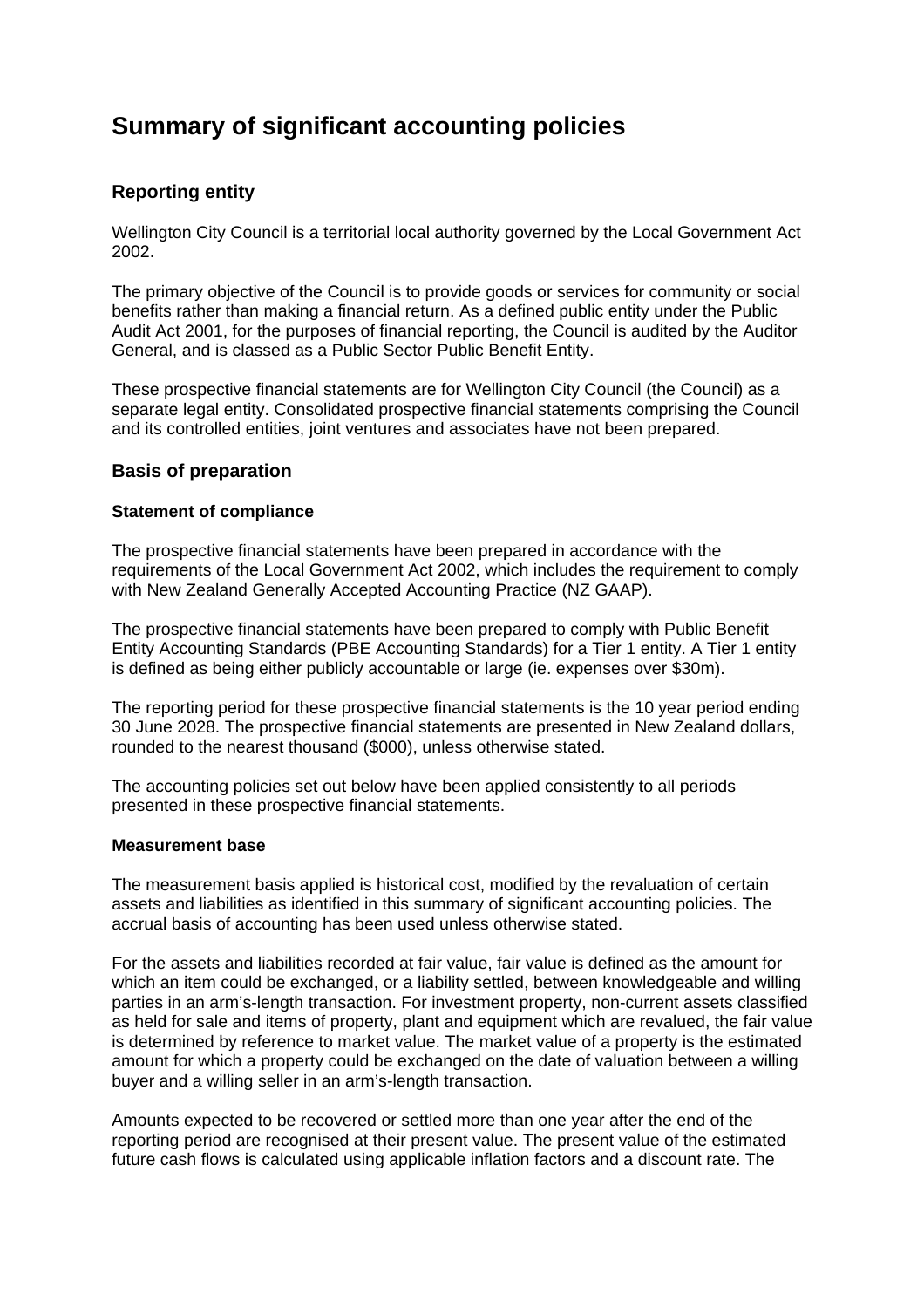inflation rates used and the discount rate for forecasting the long-term cost of borrowing are as per the "Significant forecasting assumptions" which are disclosed on pages xxx-xxx

## **Judgements and estimations**

The preparation of prospective financial statements using PBE accounting standards requires the use of judgements, estimates and assumptions. Where material, information on the main assumptions is provided in the relevant accounting policy.

The estimates and assumptions are based on historical experience as well as other factors that are believed to be reasonable under the circumstances. Subsequent actual results may differ from these estimates and these variations may be material.

The estimates and assumptions are reviewed on an ongoing basis and adjustments are made where necessary.

Judgements that have a significant effect on the financial statements and estimates with a significant risk of material adjustment in the next year are discussed in the relevant notes. Significant judgements and estimations include landfill post-closure costs, asset revaluations, impairments, certain fair value calculations and provisions.

## **Revenue**

Revenue comprises rates, revenue from operating activities, investment revenue, gains, finance and other revenue and is measured at the fair value of consideration received or receivable.

Revenue may be derived from either exchange or non-exchange transactions.

## **Revenue from exchange transactions**

Revenue from exchange transactions arises where the Council provides goods or services to another entity or individual and directly receives approximately equal value in a willing arm's length transaction (primarily in the form of cash in exchange).

## **Revenue from non-exchange transactions**

Revenue from non-exchange transactions arises from transactions that are not exchange transactions. Revenue from non-exchange transaction arises when the Council receives value from another party without giving approximately equal value directly in exchange for the value received.

An inflow of resources from a non-exchange transaction recognised as an asset, is recognised as revenue, except to the extent that a liability is also recognised in respect of the same inflow.

As the Council satisfies a present obligation recognised as a liability in respect of an inflow of resources from a non-exchange transaction recognised as an asset, it reduces the carrying amount of the liability recognised and recognises an amount of revenue equal to that reduction.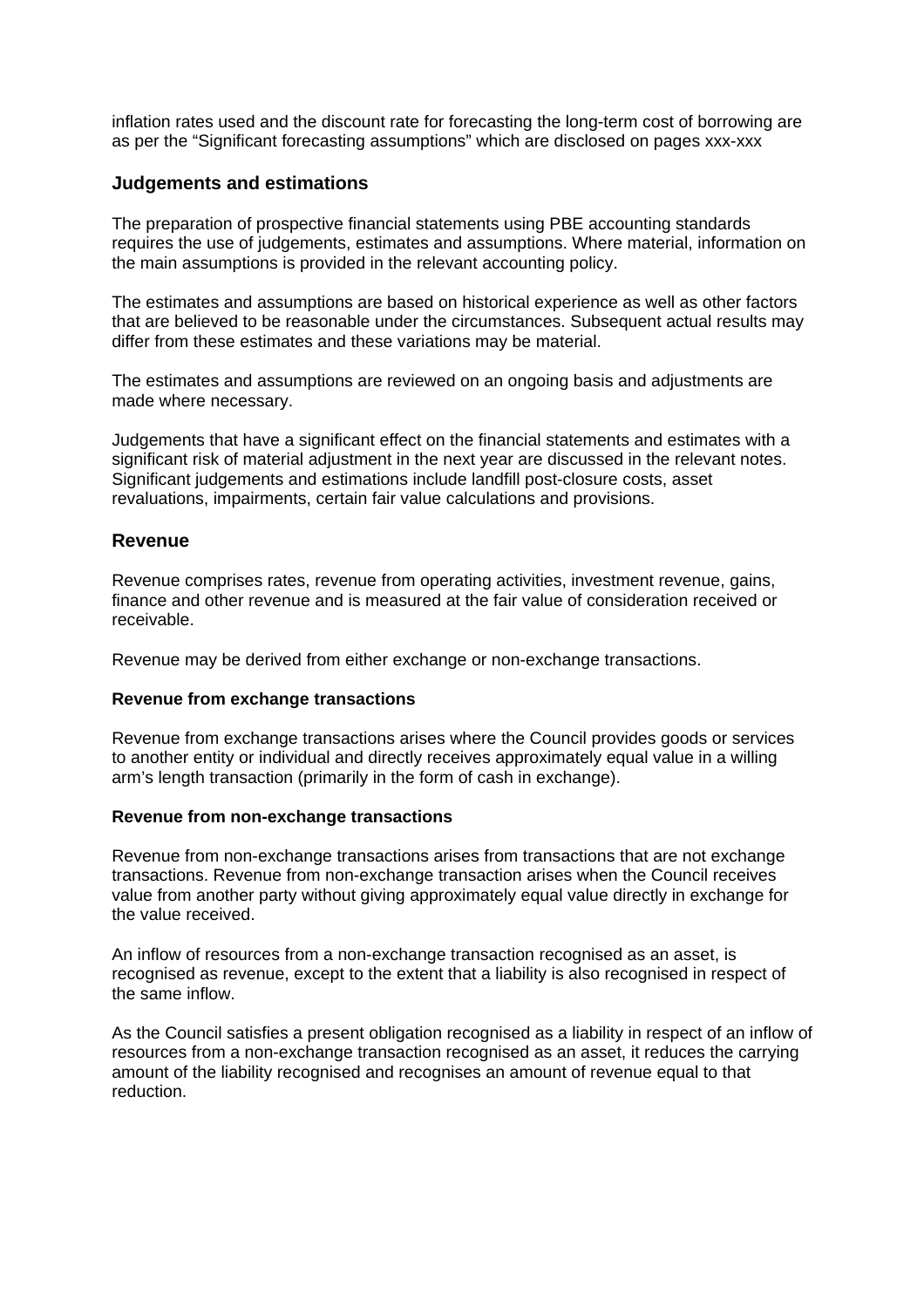## **Approximately equal value**

Approximately equal value is considered to reflect a fair or market value, which is normally commensurate with an arm's length commercial transaction between a willing buyer and willing seller. Some goods or services that the Council provides (eg the sale of goods at market rates) are defined as being exchange transactions. Only a few services provided by the Council operate on a full user pays, cost recovery or breakeven basis and these are considered to be exchange transactions unless they are provided at less than active and open market prices.

Most of the services that the Council provides for a fee are subsidised by rates and therefore do not constitute an approximately equal exchange. Accordingly most of the Council's revenue is categorised as non-exchange.

Specific accounting policies for major categories of revenue are outlined below:

## **Rates**

Rates are set annually by resolution from the Council and relate to a particular financial year. All ratepayers are invoiced within the financial year for which the rates have been set. Rates revenue is recognised in full as at the date when rate assessment notices are sent to the ratepayers. Rates are a tax as they are payable under the Local Government Ratings Act 2002 and are therefore defined as non-exchange.

Water rates by meter are regulated in the same way as other rates and are taxes that use a specific charging mechanism to collect the rate. However as the water rates are primarily charged on a per unit of consumption basis, water rates by meter are considered to be more in the nature of an exchange transaction. Revenue from water rates by meter is recognised on an accrual basis based on usage.

## **Operating activities**

Revenue from operating activities is generally measured at the fair value of consideration received or receivable.

The Council undertakes various activities as part of its normal operations, some of which generate revenue, but generally at below market rates. The following categories (except where noted) are classified as transfers, which are non-exchange transactions other than taxes.

## *Grants, subsidies and reimbursements*

Grants and subsidies are recognised as revenue immediately except to the extent a liability is also recognised in respect of the same grant or subsidy. A liability is recognised when the grant or subsidy received are subject to a condition such that the Council has the obligation to return those funds received in the event that the conditions attached to them are breached. As the Council satisfies the conditions, the carrying amount of the liability is reduced and an equal amount is recognised as revenue.

Reimbursements (eg NZ Transport Agency roading claim payments) are recognised upon entitlement, which is when conditions relating to the eligible expenditure have been fulfilled.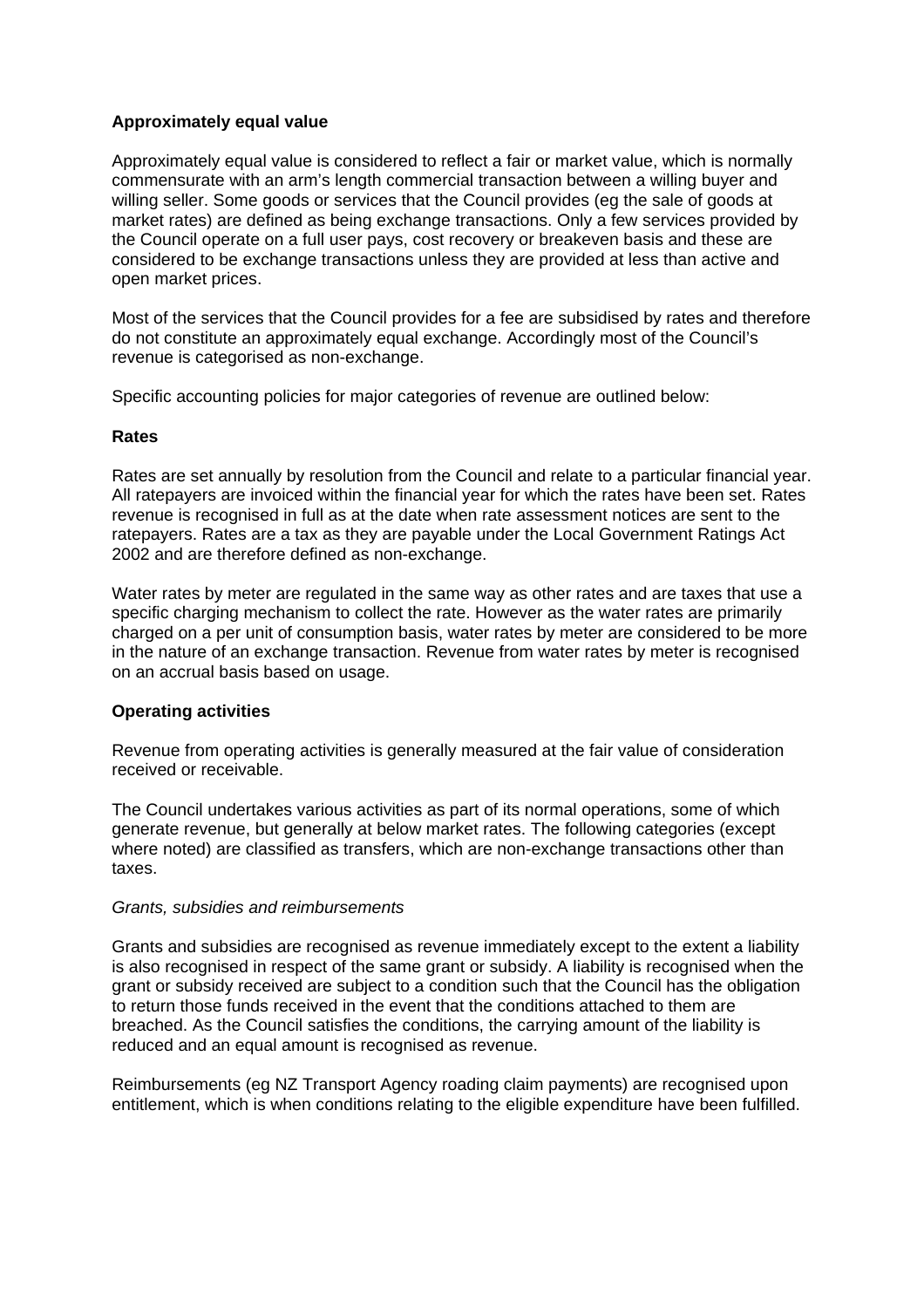## *Development contributions*

Development contributions are recognised as revenue when the Council provides, or is able to provide, the service for which the contribution was charged. In the event that the Council is unable to provide the service immediately, or the development contribution is refundable, the Council will recognise an asset and a liability and only recognise revenue when the Council has met the obligation for which the development contribution was charged.

## *Rendering of services*

Revenue from exchange transactions is recognised by reference to the stage of completion of the transaction at the reporting date.

Revenue from the rendering of services where the service provided is non-exchange is recognised when the transaction occurs to the extent that a liability is not also recognised.

## *Fines and penalties*

Revenue from fines and penalties (eg traffic and parking infringements, library overdue book fines) is recognised when infringement notices are issued or when the fines/penalties are otherwise imposed. In particular the fair value of parking related fines is determined based on the probability of collection considering previous collection history and a discount for the time value of money.

## *Sale of goods*

The sale of goods is classified as exchange revenue. Sale of goods is recognised when products are sold to the customer and all risks and rewards of ownership have transferred to the customer.

## **Investment revenues**

## *Dividends*

Dividends from equity investments, other than those accounted for using equity accounting, are classified as exchange revenue and are recognised when the Council's right to receive payment has been established.

## *Investment property lease rentals*

Lease rentals (net of any incentives given) are classified as exchange revenue and recognised on a straight line basis over the term of the lease unless another systematic basis is more representative of the time pattern in which benefits derived from the leased asset is diminished

## **Other revenue**

## *Donated, subsidised or vested assets*

Where a physical asset is acquired for nil or nominal consideration, with no conditions attached, the fair value of the asset received is recognised as non-exchange revenue when the control of the asset is transferred to the Council.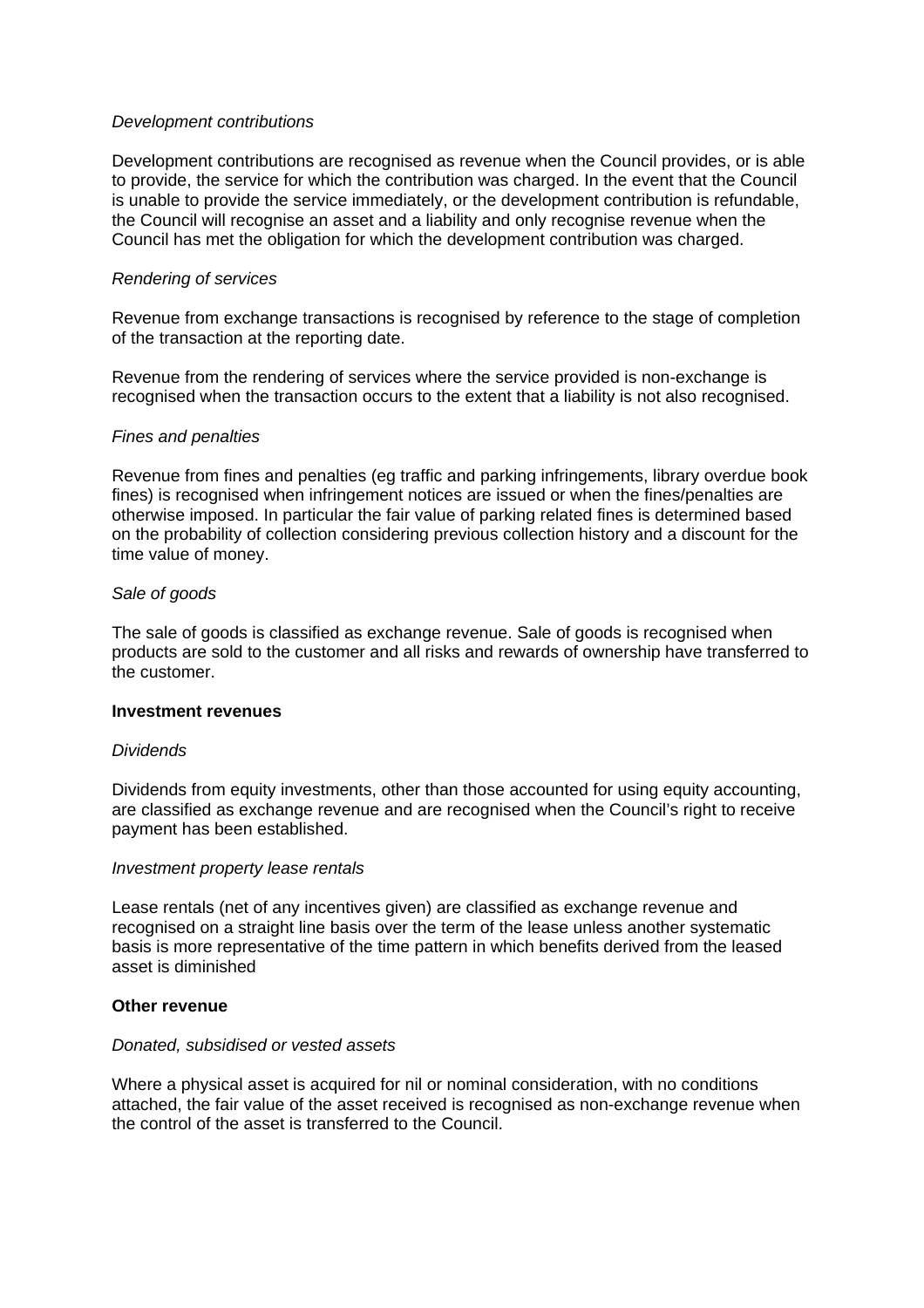## *Gains*

Gains include additional earnings on the disposal of property, plant and equipment and movements in the fair value of financial assets and liabilities.

## **Finance revenue**

## *Interest*

Interest revenue is exchange revenue and recognised using the effective interest rate method.

## **Donated services**

The Council benefits from the voluntary service of many Wellingtonians in the delivery of its activities and services (eg beach cleaning and Otari-Wilton's Bush guiding and planting). Due to the difficulty in determining the precise value of these donated services with sufficient reliability, donated services are not recognised in these prospective financial statements.

## **Expenses**

Specific accounting policies for major categories of expenditure are outlined below:

## **Operating activities**

## *Grants and sponsorships*

Expenditure is classified as a grant or sponsorship if it results in a transfer of resources (eg cash or physical assets) to another entity or individual in return for compliance with certain conditions relating to the operating activities of that entity. It includes any expenditure arising from a funding arrangement with another entity that has been entered into to achieve the objectives of the Council. Grants and sponsorships are distinct from donations that are discretionary or charitable gifts. Where grants and sponsorships are discretionary until payment, the expense is recognised when the payment is made. Otherwise, the expense is recognised when the specified criteria have been fulfilled.

## **Finance expense**

## *Interest*

Interest expense is recognised using the effective interest rate method. All borrowing costs are expensed in the period in which they are incurred.

## **Depreciation and amortisation**

Depreciation of property, plant and equipment and amortisation of intangible assets are charged on a straight-line basis over the estimated useful life of the associated assets.

## **Taxation**

The Council, as a local authority, is only liable for income tax on the surplus or deficit for the year derived from any Council controlled trading organisations and comprises current and deferred tax.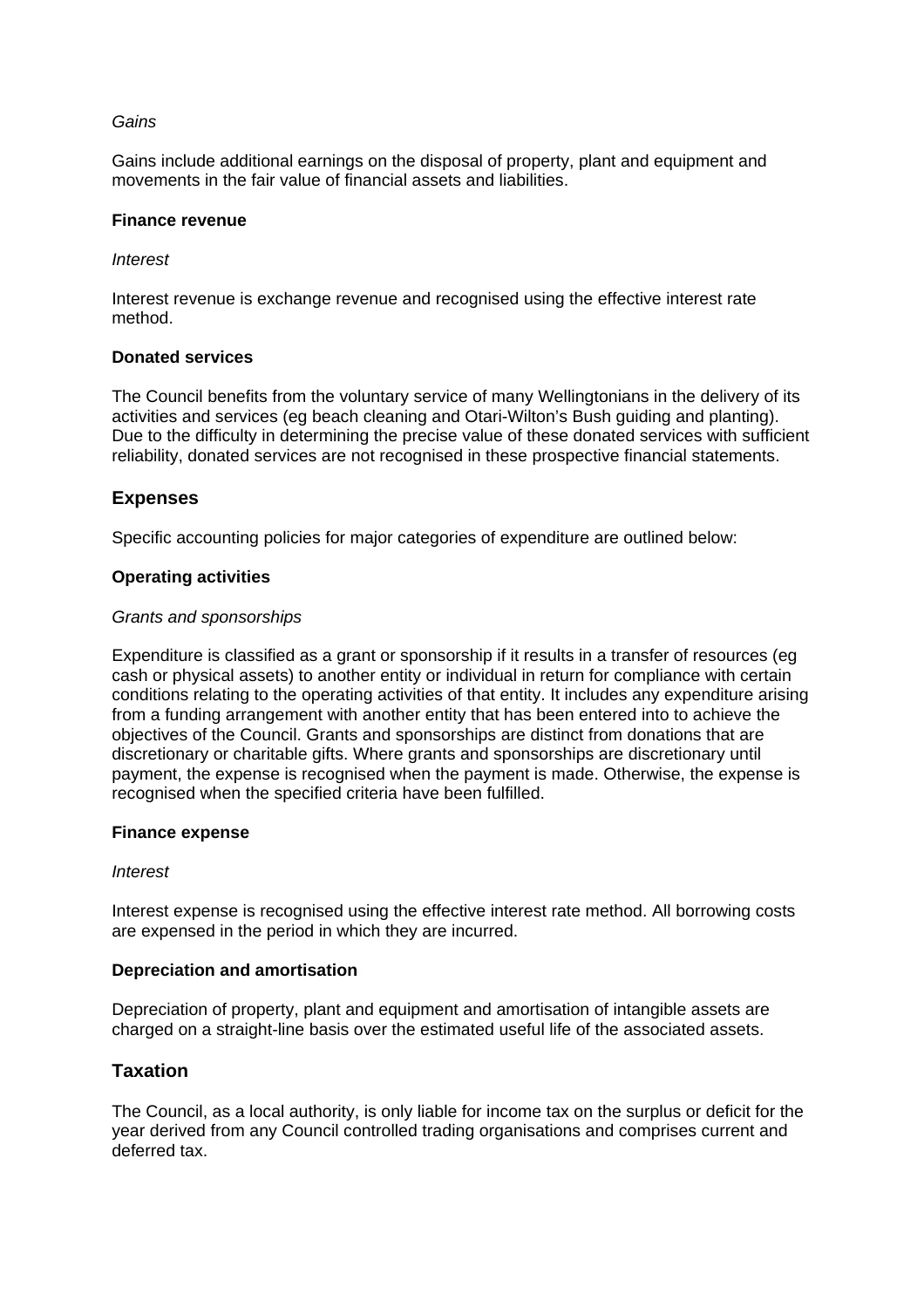Current tax is the expected tax payable on the taxable income for the year, using tax rates enacted or substantively enacted at the end of the reporting period, plus any adjustment to tax payable in respect of previous periods.

Deferred tax is provided using the balance sheet liability method, providing for temporary differences between the carrying amounts of assets and liabilities for financial reporting purposes and amounts used for taxation purposes. The amount of deferred tax provided is based on the expected manner of realisation or settlement of the assets and liabilities, and the unused tax losses using tax rates enacted or substantively enacted at the end of the reporting period. Deferred income tax assets are recognised to the extent that it is probable that future taxable profit will be available against which they can be utilised.

## **Goods and Services Tax (GST)**

All items in the prospective financial statements are exclusive of GST, with the exception of receivables and payables, which are stated as GST inclusive. Where GST is not recoverable as an input tax, it is recognised as part of the related asset or expense.

## **Financial instruments**

Financial instruments include financial assets (loans and receivables and financial assets at fair value through other comprehensive revenue and expense), financial liabilities (payables and borrowings) and derivative financial instruments. Financial instruments are initially recognised on trade-date at their fair value plus transaction costs. Subsequent measurement of financial instruments depends on the classification determined by the Council. Financial assets are derecognised when the rights to receive cash flows have expired or have been transferred and the Group has transferred substantially all of the risks and rewards of ownership.

Financial instruments are classified into the categories outlined below based on the purpose for which they were acquired. The classification is determined at initial recognition and reevaluated at the end of each reporting period.

## **Financial assets**

Financial assets are classified as loans and receivables or financial assets at fair value through other comprehensive revenue and expense.

*Loans and receivables* comprise cash and cash equivalents, trade and other receivables and loans and deposits.

Cash and cash equivalents comprise cash balances and call deposits with maturity dates of 3 months or less.

Receivables and recoverables have fixed or determinable payments. They arise when the Group provides money, goods or services directly to a debtor, and has no intention of trading the receivable or recoverable.

Loans and deposits include loans to other entities (including subsidiaries and associates), and bank deposits with maturity dates of more than 3 months.

Financial assets in this category are recognised initially at fair value plus transaction costs and subsequently measured at amortised cost using the effective interest rate method. Fair value is estimated as the present value of future cash flows, discounted at the market rate of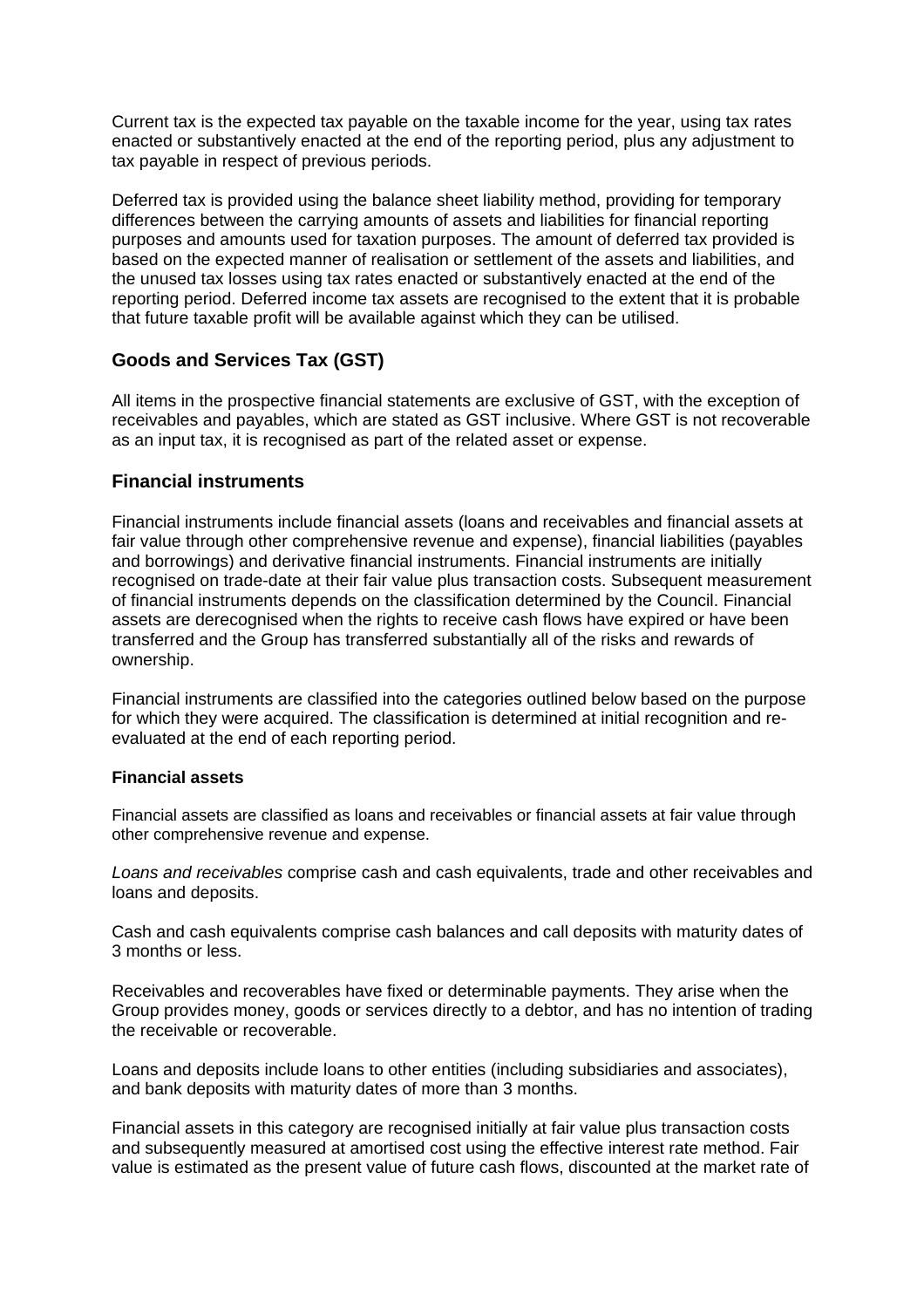interest at the reporting date for assets of a similar maturity and credit risk. Receivables and recoverables due in less than 12 months are recognised at their nominal value. A provision for impairment is recognised when there is objective evidence that the asset is impaired. As there are statutory remedies to recover unpaid rates, rates penalties and water meter charges, no provision has been made for impairment in respect of these receivables.

*Financial assets at fair value through other comprehensive revenue and expense* relate to equity investments that are held by the Council for long-term strategic purposes and therefore are not intended to be sold. Financial assets at fair value through other comprehensive revenue and expense are initially recorded at fair value plus transaction costs. They are subsequently measured at fair value and changes, other than impairment losses, are recognised directly in a reserve within equity. On disposal, the cumulative fair value gain or loss previously recognised directly in other comprehensive revenue and expense is recognised within surplus or deficit.

## **Financial liabilities**

Financial liabilities comprise payables under exchange transactions, taxes, transfers and borrowings. Financial liabilities with duration of more than 12 months are recognised initially at fair value plus transaction costs and subsequently measured at amortised cost using the effective interest rate method. Amortisation is recognised within surplus or deficit. Financial liabilities with duration of less than 12 months are recognised at their nominal value.

On disposal any gains or losses are recognised within surplus or deficit.

## **Derivatives**

Derivative financial instruments include interest rate swaps used to hedge exposure to interest rate risk on borrowings. Derivatives are initially recognised at fair value, based on quoted market prices, and subsequently remeasured to fair value at the end of each reporting period. Fair value is determined by reference to quoted prices for similar instruments in active markets. Derivatives that do not qualify for hedge accounting are classified as non-hedged and fair value gains or losses are recognised within surplus or deficit.

Recognition of fair value gains or losses on derivatives that qualify for hedge accounting depends on the nature of the item being hedged. Where a derivative is used to hedge variability of cash flows (cash flow hedge), the effective part of any gain or loss is recognised within other comprehensive revenue and expense while the ineffective part is recognised within surplus or deficit. Gains or losses recognised in other comprehensive revenue and expense transfer to surplus or deficit in the same periods as when the hedged item affects the surplus or deficit. Where a derivative is used to hedge variability in the fair value of the Council's fixed rate borrowings (fair value hedge), the gain or loss is recognised within surplus or deficit.

As per the International Swap Dealers' Association (ISDA) master agreements, all swap payments or receipts are settled net.

## **Investment properties**

Investment properties are properties that are held primarily to earn rental revenue or for capital growth or both. These include the Council's ground leases, and certain land and buildings.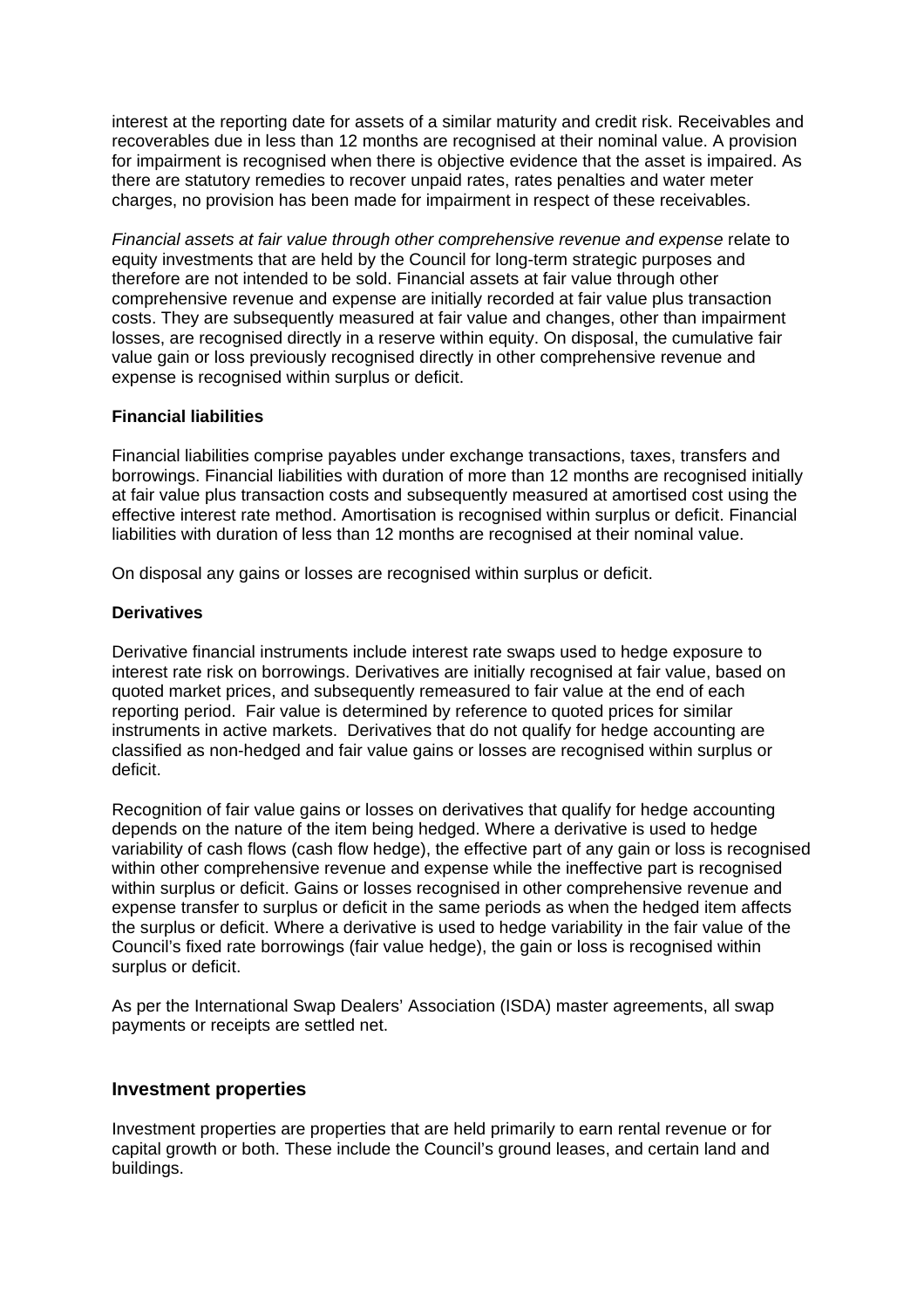Investment properties exclude those properties held for strategic purposes or to provide a social service. This includes properties that generate cash inflows as the rental revenue is incidental to the purpose for holding the property. Such properties include the Council's social housing assets, which are held within operational assets in property, plant and equipment. Borrowing costs incurred during the construction of investment property are not capitalised.

Investment properties are measured initially at cost and subsequently measured at fair value, determined annually by an independent registered valuer. Any gain or loss arising is recognised within surplus or deficit. Investment properties are not depreciated.

## **Non-current assets classified as held for sale**

Non-current assets held for sale are separately classified as their carrying amount will be recovered through a sale transaction rather than through continuing use. A non-current asset is classified as held for sale where:

- the asset is available for immediate sale in its present condition subject only to terms that are usual and customary for sales of such assets
- a plan to sell the asset is in place and an active programme to locate a buyer has been initiated
- the asset is being actively marketed for sale at a price that is reasonable in relation to its current fair value
- the sale is expected to occur within 1 year or beyond 1 year where a delay has occurred that is caused by events beyond the Group's control and there is sufficient evidence the Group remains committed to sell the asset
- actions required to complete the sale indicate it is unlikely that significant changes to the plan will be made or the plan will be withdrawn.

A non-current asset classified as held for sale is recognised at the lower of its carrying amount or fair value less costs to sell. Impairment losses on initial classification are included within surplus or deficit.

## **Property, plant and equipment**

Property, plant and equipment consists of operational assets, restricted assets and infrastructure assets.

Operational assets include land, the landfill post-closure asset, buildings, the Civic Centre complex, the library collection, and plant and equipment.

Restricted assets include art and cultural assets, zoo animals, restricted buildings, parks and reserves and the Town Belt. These assets provide a benefit or service to the community and in most cases cannot be disposed of because of legal or other restrictions.

Infrastructure assets include the roading network, water, waste and drainage reticulation networks, service concession assets and infrastructure land (including land under roads). Each asset type includes all items that are required for the network to function.

Vested assets are those assets where ownership and control is transferred to the Council from a third party (eg infrastructure assets constructed by developers and transferred to the Council on completion of a subdivision). Vested assets are recognised within their respective asset classes as above.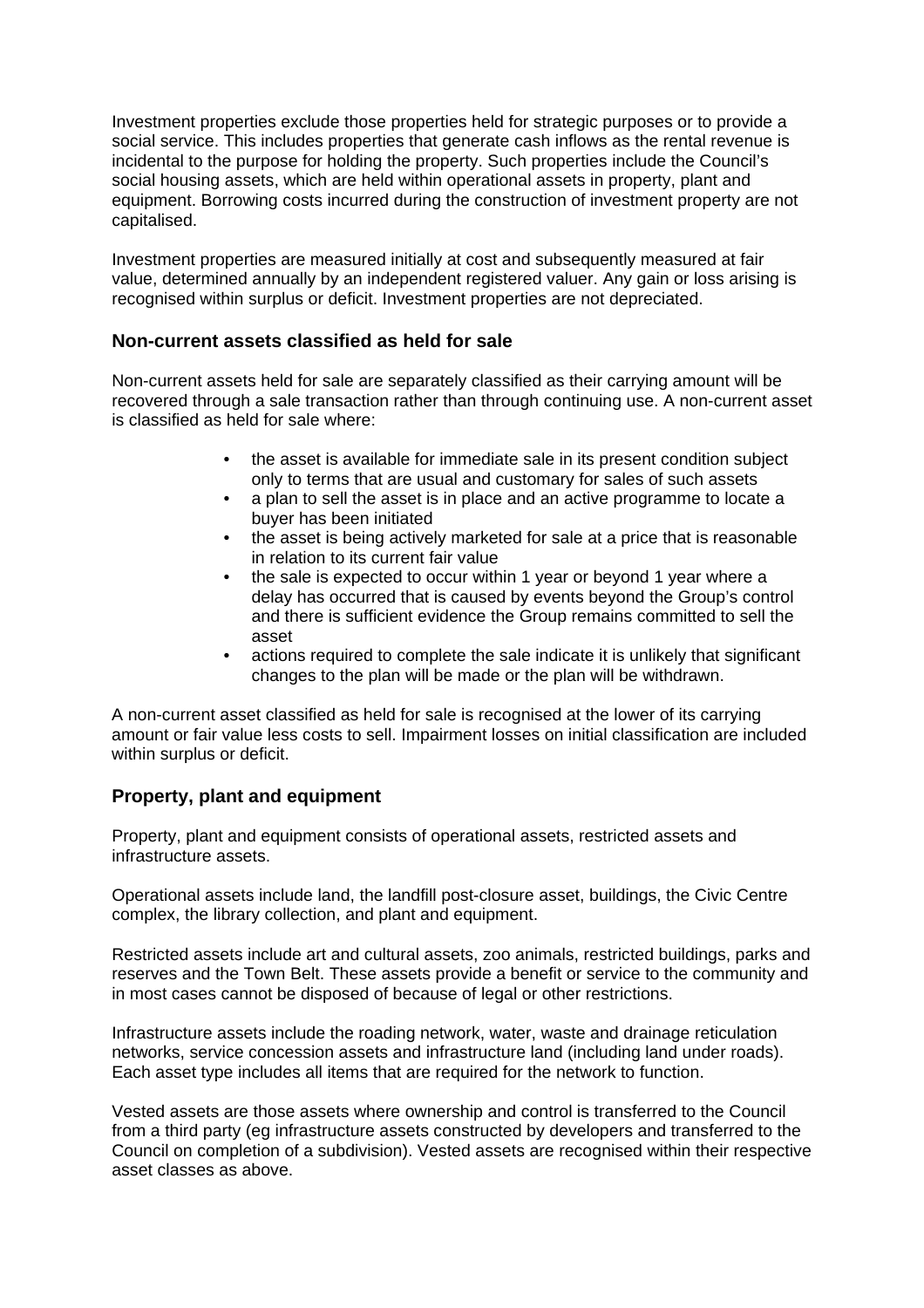Heritage assets are tangible assets with historical, artistic, scientific, technological, geophysical or environmental qualities that are held and maintained principally for their contribution to knowledge and culture. The Council recognises these assets within these prospective financial statements to the extent their value can be reliably measured.

## **Recognition**

Expenditure is capitalised as property, plant and equipment when it creates a new asset or increases the economic benefits of an existing asset. Costs that do not meet the criteria for capitalisation are expensed.

## **Measurement**

Property, plant and equipment is recognised initially at cost, unless acquired for nil or nominal cost (eg vested assets), in which case the asset is recognised at fair value at the date of transfer. The initial cost of property, plant and equipment includes the purchase consideration (or the fair value in the case of vested assets), and those costs that are directly attributable to bringing the asset into the location and condition necessary for its intended purpose. Subsequent expenditure that extends or expands the asset's service potential is capitalised.

Borrowing costs incurred during the construction of property, plant and equipment are not capitalised.

After initial recognition, certain classes of property, plant and equipment are revalued to fair value. Where there is no active market for an asset, fair value is determined by optimised depreciated replacement cost.

Specific measurement policies for categories of property, plant and equipment are shown below:

## *Operational assets*

Plant and equipment and the Civic Centre complex are measured at historical cost and not revalued.

Library collections are valued at depreciated replacement cost on a 3 year cycle by the Council's library staff in accordance with guidelines outlined in *Valuation Guidance for Cultural and Heritage Assets,* published by the Treasury Accounting Team, November 2002.

Land and buildings are valued at fair value on a 3 year cycle by independent registered valuers.

## *Restricted assets*

Art and cultural assets (artworks, sculptures and statues) are valued at historical cost. Zoo animals are stated at estimated replacement cost. All other restricted assets (buildings, parks and reserves and the Town Belt) were valued at fair value as at 30 June 2005 by independent registered valuers. The Council has elected to use the fair value of other restricted assets at 30 June 2005 as the deemed cost of the assets. These assets are no longer revalued. Subsequent additions have been recorded at cost.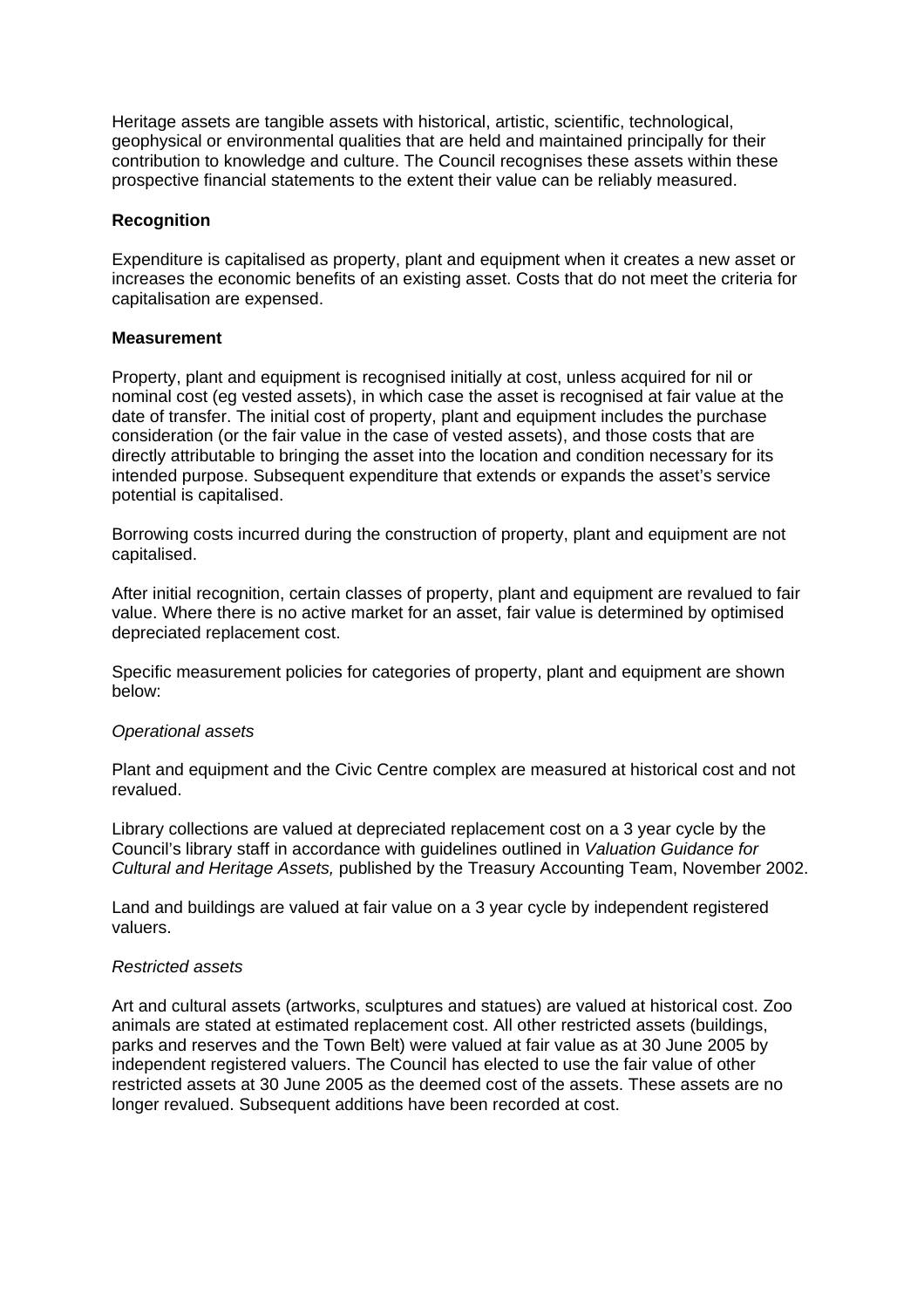#### *Infrastructure assets*

Infrastructure assets (the roading network, water, waste and drainage reticulation networks including service concession arrangement assets (waste water treatment plants) are valued at optimised depreciated replacement cost on a regular basis or, whenever the carrying amount differs materially to fair value, by independent registered valuers. Infrastructure valuations are based on current quotes from actual suppliers. As such, they include ancillary costs such as breaking through seal, traffic control and rehabilitation. Between valuations, expenditure on asset improvements is capitalised at cost.

Infrastructure land (excluding land under roads) is valued at fair value on a regular basis or, whenever the carrying amount differs materially to fair value.

Land under roads, which represents the corridor of land directly under and adjacent to the Council's roading network, was valued as at 30 June 2005 at the average value of surrounding adjacent land discounted by 50 percent to reflect its restricted nature. The Council elected to use the fair value of land under roads at 30 June 2005 as the deemed cost of the asset. Land under roads is no longer revalued. Subsequent additions have been recorded at cost.

The service concession arrangement assets consist of the Moa Point, Western (Karori) and Carey's Gulley wastewater treatment plants, which are owned by the Council but operated by Veolia Water under agreement. These assets are included within and valued consistently with waste infrastructure network assets.

The carrying values of revalued property, plant and equipment are reviewed at the end of each reporting period to ensure that those values are not materially different to fair value.

## **Revaluations**

The result of any revaluation of the Council's property, plant and equipment is recognised within other comprehensive revenue and expense and taken to the asset revaluation reserve. Where this results in a debit balance in the reserve for a class of property, plant and equipment, the balance is included in the surplus or deficit. Any subsequent increase on revaluation that offsets a previous decrease in value recognised within surplus or deficit will be recognised firstly, within surplus or deficit up to the amount previously expensed, with any remaining increase recognised within other comprehensive revenue and expense and in the revaluation reserve for that class of property, plant and equipment.

Accumulated depreciation at the revaluation date is eliminated so that the carrying amount after revaluation equals the revalued amount.

While assumptions are used in all revaluations, the most significant of these are in infrastructure. For example where stormwater, wastewater and water supply pipes are underground, the physical deterioration and condition of assets are not visible and must therefore be estimated. Any revaluation risk is minimised by performing a combination of physical inspections and condition modelling assessments.

## **Impairment**

The Council's assets are defined as cash generating if the primary purpose of the asset is to provide a commercial return. Non-cash generating assets are assets other than cash generating assets.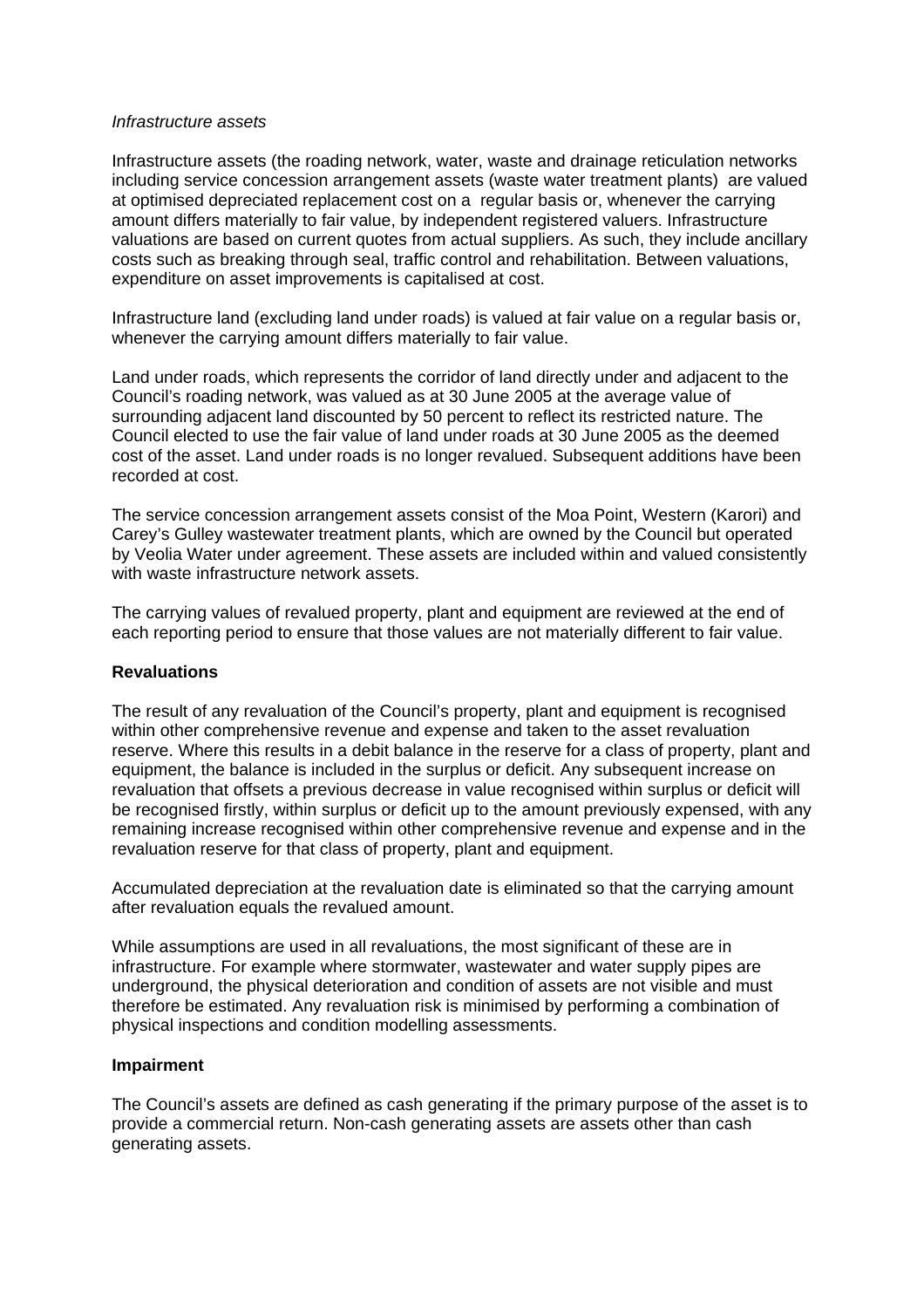The carrying amounts of cash generating property, plant and equipment assets are reviewed at least annually to determine if there is any indication of impairment. Where an asset's, or class of assets', recoverable amount is less than its carrying amount it will be reported at its recoverable amount and an impairment loss will be recognised. The recoverable amount is the higher of an item's fair value less costs to sell and value in use. Losses resulting from impairment are reported within surplus or deficit, unless the asset is carried at a revalued amount in which case any impairment loss is treated as a revaluation decrease and recorded within other comprehensive revenue and expense.

The carrying amounts of non-cash generating property, plant and equipment assets are reviewed at least annually to determine if there is any indication of impairment. Where an asset's, or class of assets', recoverable service amount is less than its carrying amount it will be reported at its recoverable service amount and an impairment loss will be recognised. The recoverable service amount is the higher of an item's fair value less costs to sell and value in use. A non-cash generating asset's value in use is the present value of the asset's remaining service potential. Losses resulting from impairment are reported within surplus or deficit, unless the asset is carried at a revalued amount in which case any impairment loss is treated as a revaluation decrease and recorded within other comprehensive revenue and expense.

## **Disposal**

Gains and losses arising from the disposal of property, plant and equipment are recognised within surplus or deficit in the period in which the transaction occurs. Any balance attributable to the disposed asset in the asset revaluation reserve is transferred to retained earnings.

## **Work in progress**

The cost of projects within work in progress is transferred to the relevant asset class when the project is completed and then depreciated.

## **Depreciation**

Depreciation is provided on all property, plant and equipment, with certain exceptions. The exceptions are land, restricted assets other than buildings, and assets under construction (work in progress). Depreciation is calculated on a straight-line basis, to allocate the cost or value of the asset (less any assessed residual value) over its estimated useful life. The estimated useful lives and depreciation rate ranges of the major classes of property, plant and equipment are as follows: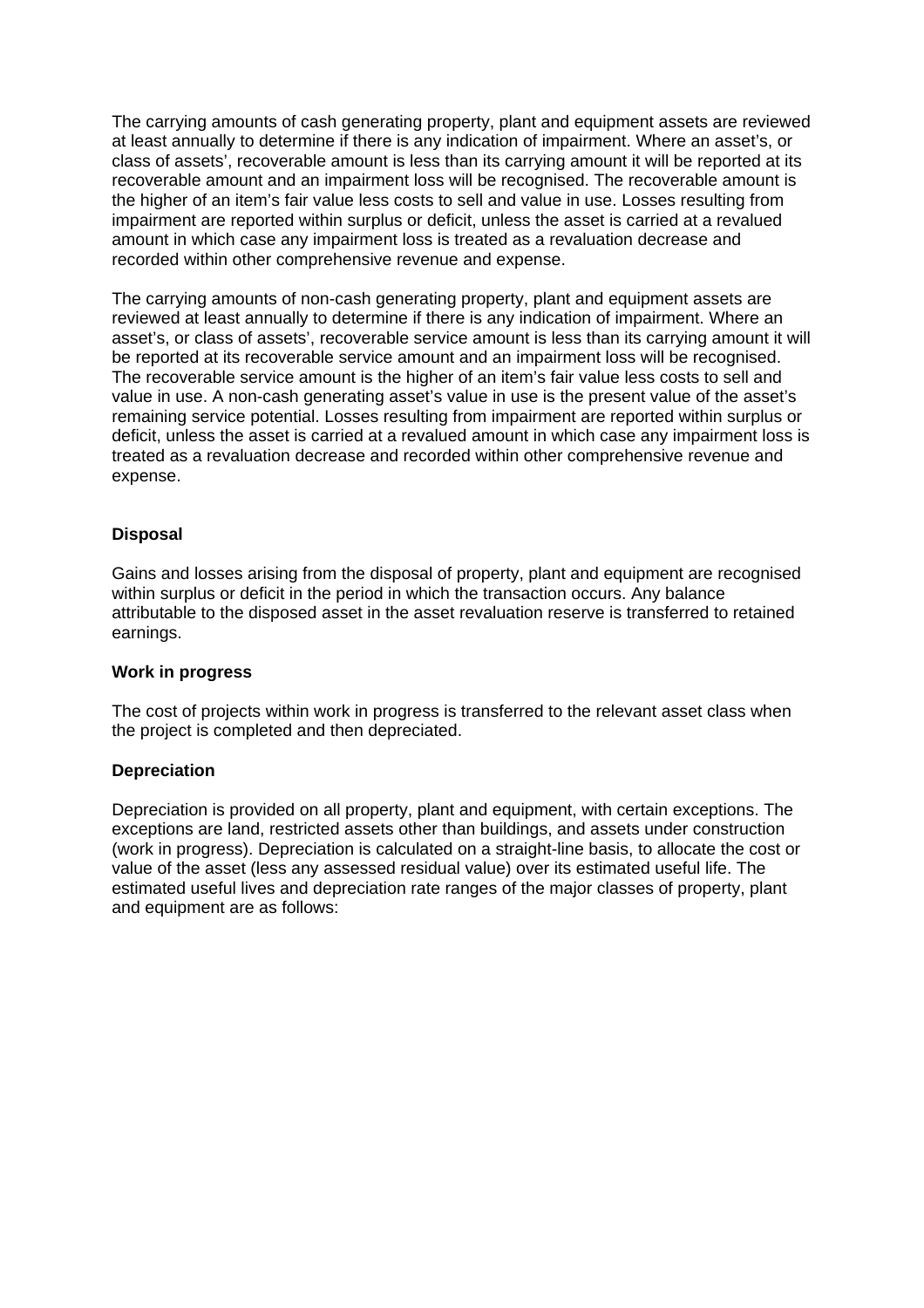|                                         | 2018                          |                      |
|-----------------------------------------|-------------------------------|----------------------|
| <b>Asset Category</b>                   | <b>Useful Life</b><br>(years) | Amortisation<br>Rate |
|                                         |                               |                      |
| Land                                    | unlimited                     | not depreciated      |
| <b>Buildings</b>                        | $2 - 320$                     | $0.31 - 50%$         |
| Civic Centre Complex                    | $2 - 67$                      | $1.49 - 50%$         |
| Plant and equipment                     | $1 - 296$                     | $0.34 - 100\%$       |
| Library collection                      | $4 - 11$                      | $9.09 - 25%$         |
| Restricted assets (excluding buildings) | unlimited                     | not depreciated      |
| Infrastructure assets:                  |                               |                      |
| Land (including land under roads)       | unlimited                     | not depreciated      |
| Roading                                 | $2 - 266$                     | $0.38 - 50%$         |
| Drainage, waste and water               | $7 - 402$                     | 1.74 - 14.29%        |

The landfill post closure asset is depreciated over the life of the landfill based on the capacity of the landfill.

Variation in the range of lives for infrastructural assets is due to these assets being managed and depreciated by individual component rather than as a whole asset.

## **Intangible assets**

Intangible assets predominantly comprise computer software and carbon credits. They are recorded at cost less any subsequent amortisation and impairment losses.

Computer software has a finite economic life and amortisation is charged to surplus or deficit on a straight-line basis over the estimated useful life of the asset. Typically, the estimated useful lives and depreciation rate range of these assets are as follows:

|                       | 2018                          |                      |
|-----------------------|-------------------------------|----------------------|
| <b>Asset Category</b> | <b>Useful Life</b><br>(years) | Amortisation<br>Rate |
|                       |                               |                      |
| Computer software     | $2 - 11$                      | $9.09 - 50\%$        |

Carbon credits comprise either allocations of emission allowances granted by the Government related to forestry assets or units purchased in the market to cover liabilities associated with landfill operations. Carbon credits are recognised at cost at the date of allocation or purchase.

Gains and losses arising from disposal of intangible assets are recognised within surplus or deficit in the period in which the transaction occurs. Intangible assets are reviewed at least annually to determine if there is any indication of impairment. Where an intangible asset's recoverable amount is less than its carrying amount, it will be reported at its recoverable amount and an impairment loss will be recognised. Losses resulting from impairment are reported within surplus or deficit.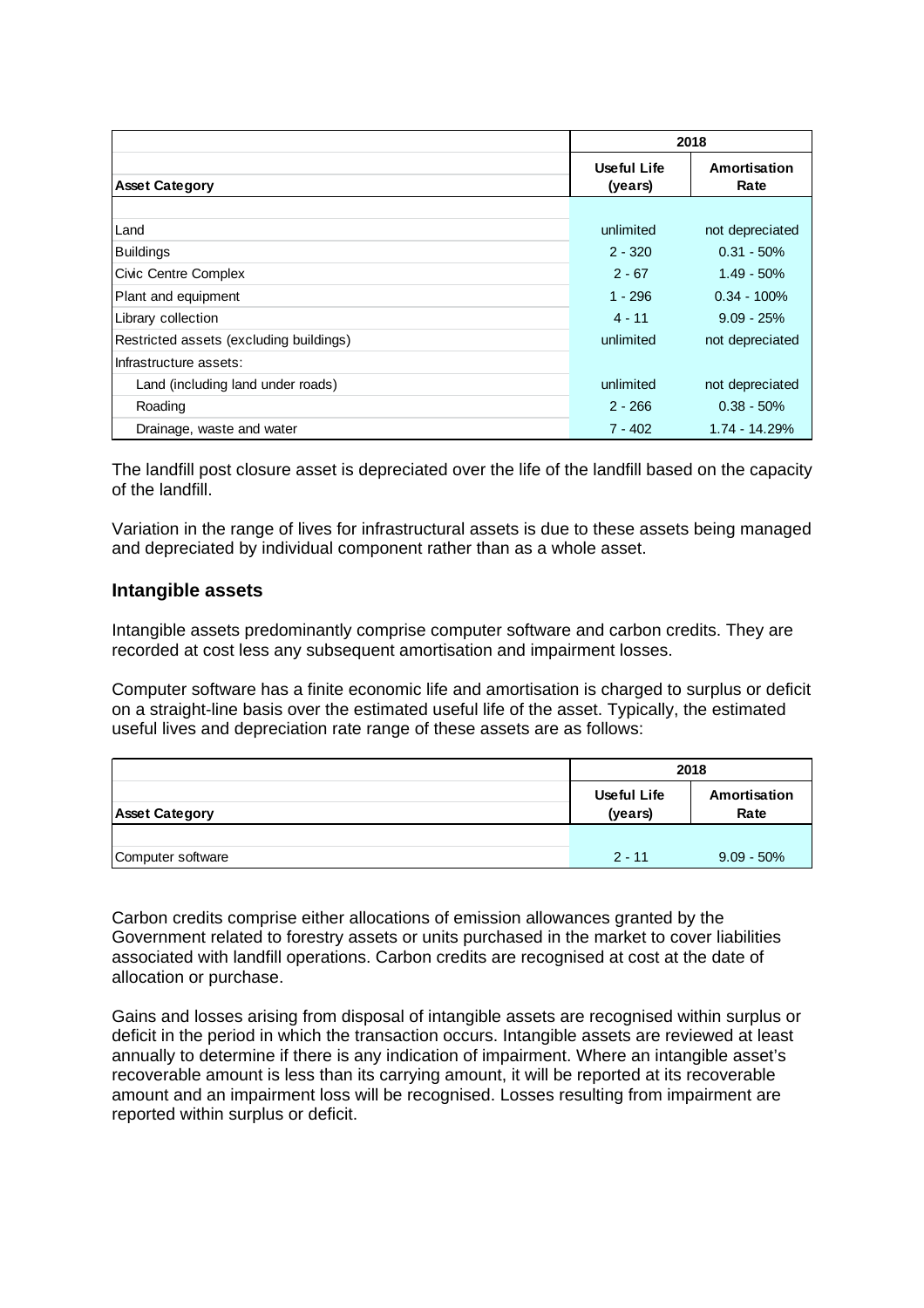## **Research and Development**

Research costs are expensed as incurred. Development expenditure on individual projects is capitalised and recognised as an asset when it meets the definition and criteria for capitalisation as an asset and it is probable that the Council will receive future economic benefits from the asset. Assets which have finite lives are stated at cost less accumulated amortisation and are amortised on a straight-line basis over their useful lives.

## **Leases**

## **Operating leases as lessee**

Leases where the lessor retains substantially all the risks and rewards of ownership of the leased items are classified as operating leases. Payments made under operating leases are recognised within surplus or deficit on a straight-line basis over the term of the lease. Lease incentives received are recognised within surplus or deficit over the term of the lease as they form an integral part of the total lease payment.

## **Operating leases as lessor**

The Group leases investment properties and a portion of land and buildings. Rental revenue is recognised on a straight-line basis over the lease term.

## **Finance leases**

Finance leases transfer to the Group (as lessee) substantially all the risks and rewards of ownership of the leased asset. Initial recognition of a finance lease results in an asset and liability being recognised at amounts equal to the lower of the fair value of the leased property or the present value of the minimum lease payments.

The finance charge is released to surplus or deficit over the lease period and the capitalised values are amortised over the shorter of the lease term and the useful life of the leased item.

## **Employee benefit liabilities**

A provision for employee benefit liabilities (holiday leave, long service leave and retirement gratuities) is recognised as a liability when benefits are earned but not paid.

## **Holiday leave**

Holiday leave includes: annual leave, long service leave, statutory time off in lieu and ordinary time off in lieu. Annual leave is calculated on an actual entitlement basis in accordance with section 21(2) of the Holidays Act 2003.

## **Retirement gratuities**

Retirement gratuities are calculated on an actuarial basis based on the likely future entitlements accruing to employees, after taking into account years of service, years to entitlement, the likelihood that employees will reach the point of entitlement, and other contractual entitlements information.

## **Other contractual entitlements**

Other contractual entitlements include termination benefits, which are recognised within surplus or deficit only when there is a demonstrable commitment to either terminate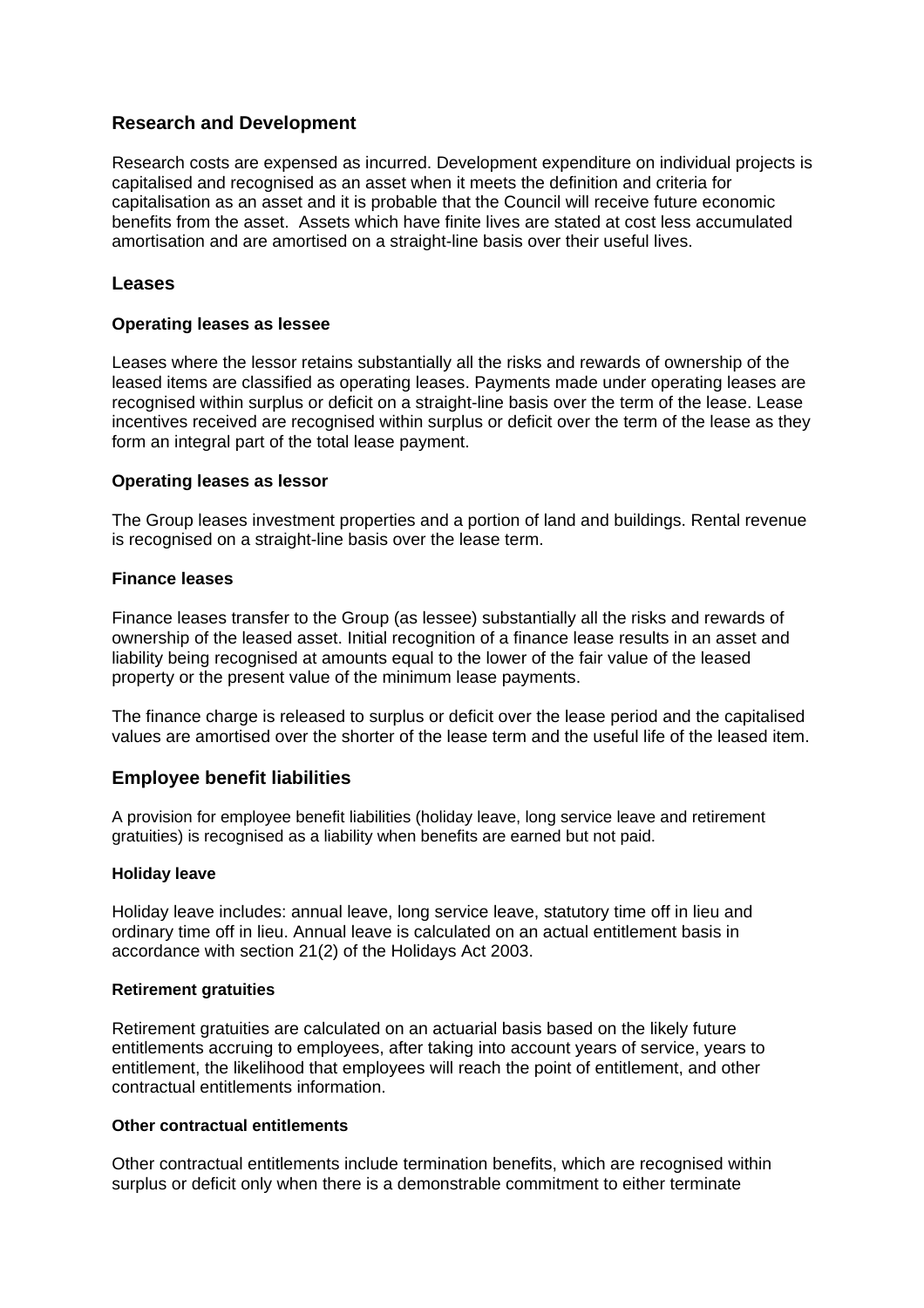employment prior to normal retirement date or to provide such benefits as a result of an offer to encourage voluntary redundancy. Termination benefits settled within 12 months are reported at the amount expected to be paid, otherwise they are reported as the present value of the estimated future cash outflows.

## **Provisions**

Provisions are recognised for future liabilities of uncertain timing or amount when there is a present obligation as a result of a past event, it is probable that expenditure will be required to settle the obligation and a reliable estimate of the obligation can be made. Provisions are measured at the expenditure expected to be required to settle the obligation. Liabilities and provisions to be settled beyond 12 months are recorded at their present value.

## **Landfill post-closure costs**

The Council, as operator of the Southern Landfill, has a legal obligation to apply for resource consents when the landfill or landfill stages reach the end of their operating life and are to be closed. These resource consents will set out the closure requirements and the requirements for ongoing maintenance and monitoring services at the landfill site after closure. A provision for post-closure costs is recognised as a liability when the obligation for post-closure arises, which is when each stage of the landfill is commissioned and refuse begins to accumulate.

The provision is measured based on the present value of future cash flows expected to be incurred, taking into account future events including known changes to legal requirements and known improvements in technology. The provision includes all costs associated with landfill post-closure including final cover application and vegetation; incremental drainage control features; completing facilities for leachate collection and monitoring; completing facilities for water quality monitoring; completing facilities for monitoring and recovery of gas.

Amounts provided for landfill post-closure are capitalised to the landfill asset. The capitalised landfill asset is depreciated over the life of the landfill based on the capacity used.

The Council has a 21.5 percent joint venture interest in the Spicer Valley landfill. The Council's provision for landfill post-closure costs includes the Council's proportionate share of the Spicer Valley landfill provision for post-closure costs.

## **Net assets/equity**

Net assets or equity is the community's interest in the Council and Group and is measured as the difference between total assets and total liabilities. Net assets or equity is disaggregated and classified into a number of components to enable clearer identification of the specified uses of equity within the Council and the Group.

The components of net assets or equity are accumulated funds and retained earnings, revaluation reserves, a hedging reserve, a fair value through other comprehensive revenue and expense reserve and restricted funds (special funds, reserve funds, trusts and bequests).

Restricted funds are those reserves that are subject to specific conditions of use, whether under statute or accepted as binding by the Council, and that may not be revised without reference to the Courts or third parties. Transfers from these reserves may be made only for specified purposes or when certain specified conditions are met.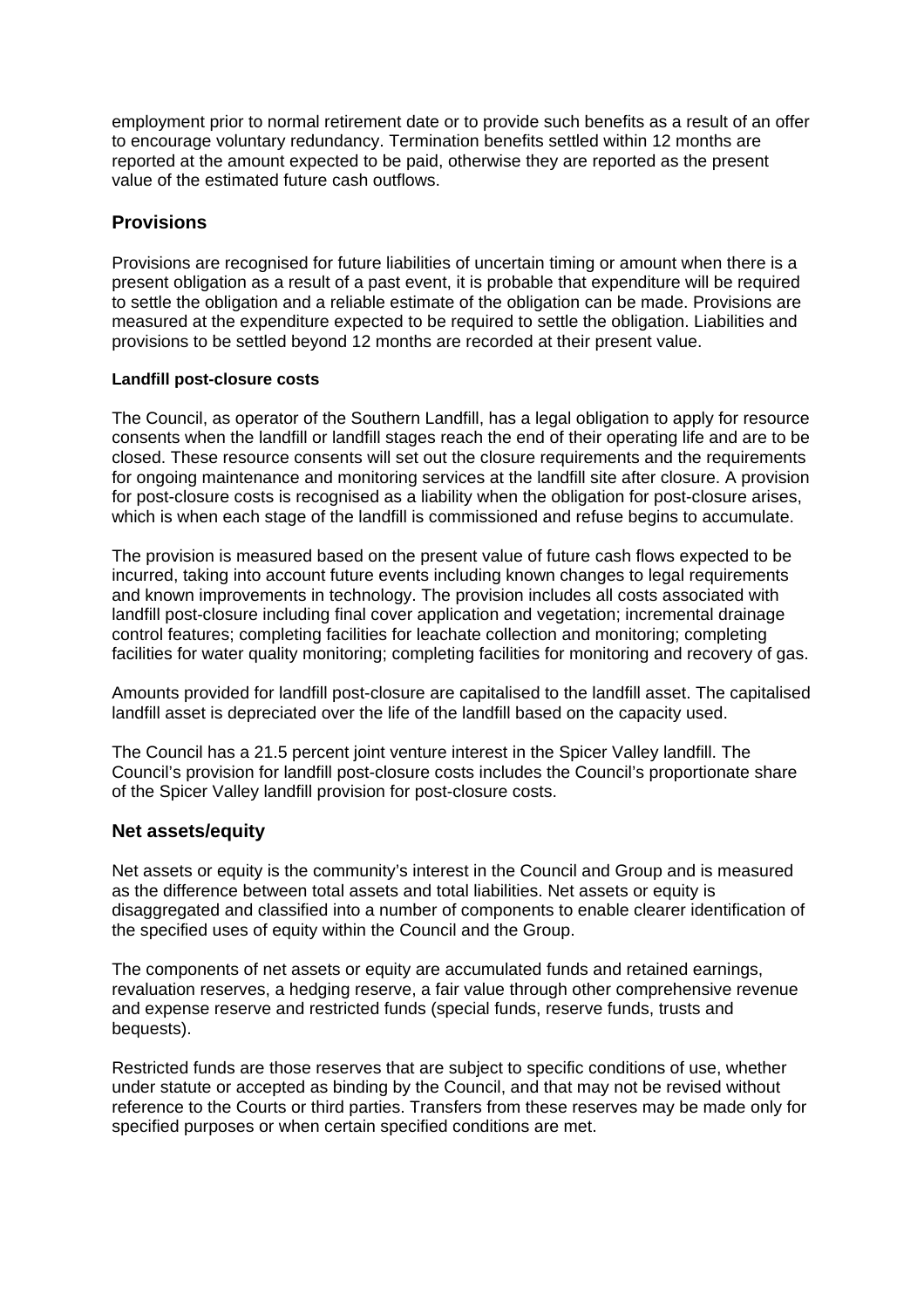## **Prospective statement of cash flows**

Cash and cash equivalents for the purposes of the cash flow statement comprises bank balances, cash on hand and short-term deposits with a maturity of 3 months or less. The prospective statement of cash flows has been prepared using the direct approach subject to the netting of certain cash flows. Cash flows in respect of investments and borrowings that have been rolled-over under arranged finance facilities have been netted in order to provide more meaningful disclosures.

Operating activities include cash received from all non-financial revenue sources of the Council and the Group and record the cash payments made for the supply of goods and services. Investing activities relate to the acquisition and disposal of assets and investment revenue. Financing activities relate to activities that change the equity and debt capital structure of the Council and Group and financing costs.

## **Related parties**

Related parties arise where one entity has the ability to affect the financial and operating policies of another through the presence of control or significant influence. Related parties include members of the Group and key management personnel. Key management personnel include the Mayor and Councillors as Directors, the Chief Executive and all members of the Executive Leadership Team being key advisors to the Directors and Chief Executive.

The Mayor and Councillors are considered Directors as they occupy the position of a member of the governing body of the Council reporting entity. Directors' remuneration comprises any money, consideration or benefit received or receivable or otherwise made available, directly or indirectly, to a Director during the reporting period. Directors' remuneration does not include reimbursement of authorised work expenses or the provision of work-related equipment such as cellphones and laptops.

## **Cost allocation**

The Council has derived the cost of service for each significant activity (as reported within the Statements of Service Performance). Direct costs are expensed directly to the activity. Indirect costs relate to the overall costs of running the organisation and include staff time, office space and information technology costs. These indirect costs are allocated as overheads across all activities.

## **Comparatives**

To ensure consistency with the current year, certain comparative information has been reclassified where appropriate. This has occurred:

- where classifications have changed between periods
- where the Council has made additional disclosure in the current year, and where a greater degree of disaggregation of prior year amounts and balances is therefore required
- where there has been a change of accounting policy.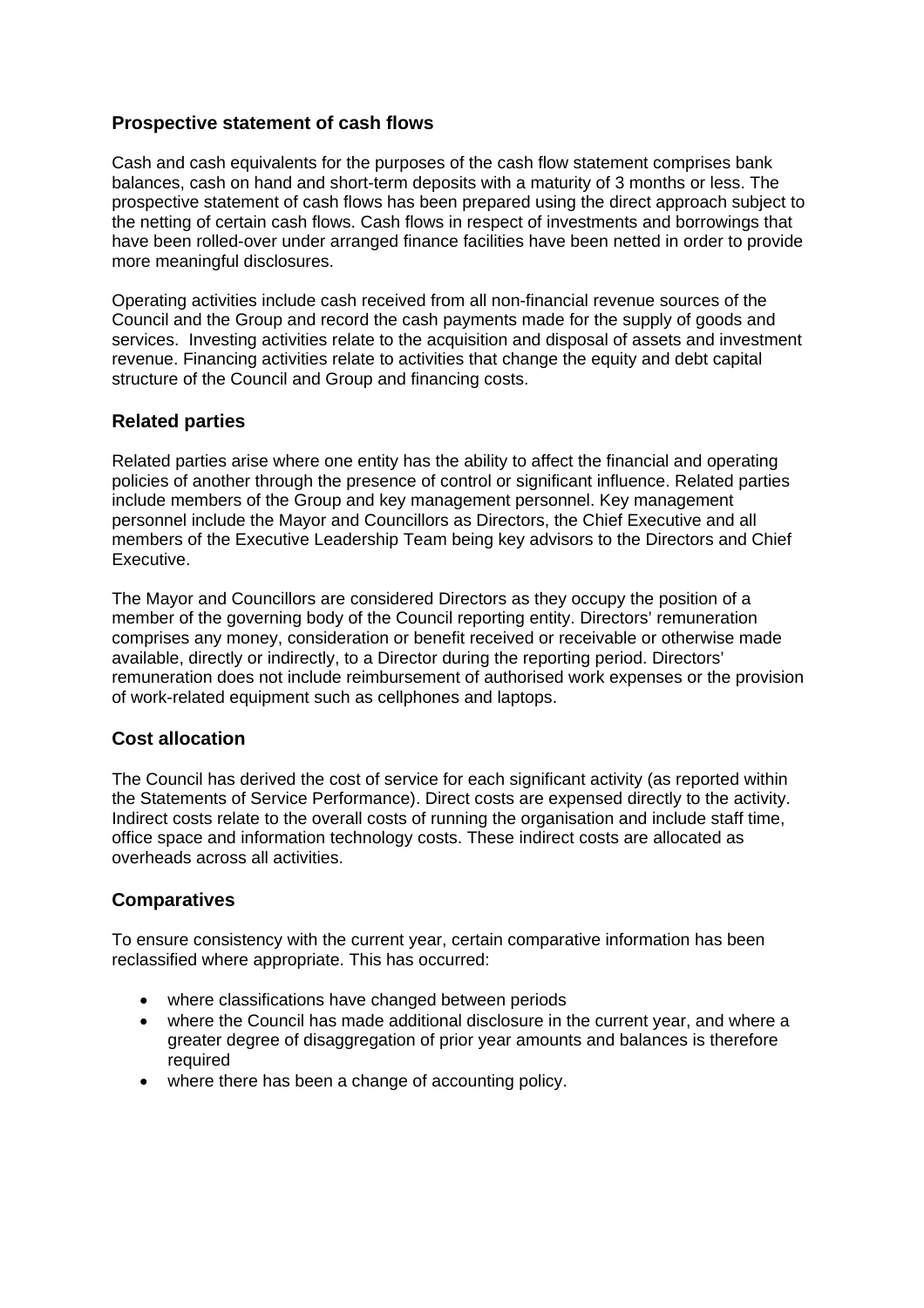## **Public Benefit Entity Financial Reporting Standard 42** *Prospective Financial Statements* **(PBE FRS 42)**

The Council has complied with PBE FRS 42 in the preparation of these prospective financial statements. In accordance with PBE FRS 42, the following information is provided:

## *(i) Description of the nature of the entity's current operation and its principal activities*

The Council is a territorial local authority, as defined in the Local Government Act 2002. The Council's principal activities are outlined within this annual plan.

## *(ii) Purpose for which the prospective financial statements are prepared*

It is a requirement of the Local Government Act 2002 to present prospective financial statements that span 1 year and include them within the Long-term Plan. This provides an opportunity for ratepayers and residents to review the projected financial results and position of the Council. Prospective financial statements are revised annually to reflect updated assumptions and costs.

## (*iii) Bases for assumptions, risks and uncertainties*

The financial information has been prepared on the basis of best estimate assumptions as the future events which the Council expects to take place. The Council has considered factors that may lead to a material difference between information in the prospective financial statements and actual results. These factors, and the assumptions made in relation to the sources of uncertainty and potential effect, are outlined within this Long-term Plan.

## *(iv) Cautionary note*

The financial information is prospective. Actual results are likely to vary from the information presented, and the variations may be material.

## *(iv) Other disclosures*

These prospective financial statements were adopted as part of the assumptions that form the LTP 2018-28 for issue on XX XXXX 2018 by Wellington City Council. The Council is responsible for the prospective financial statements presented, including the assumptions underlying prospective financial statements and all other disclosures. The LTP is prospective and as such contains no actual operating results.